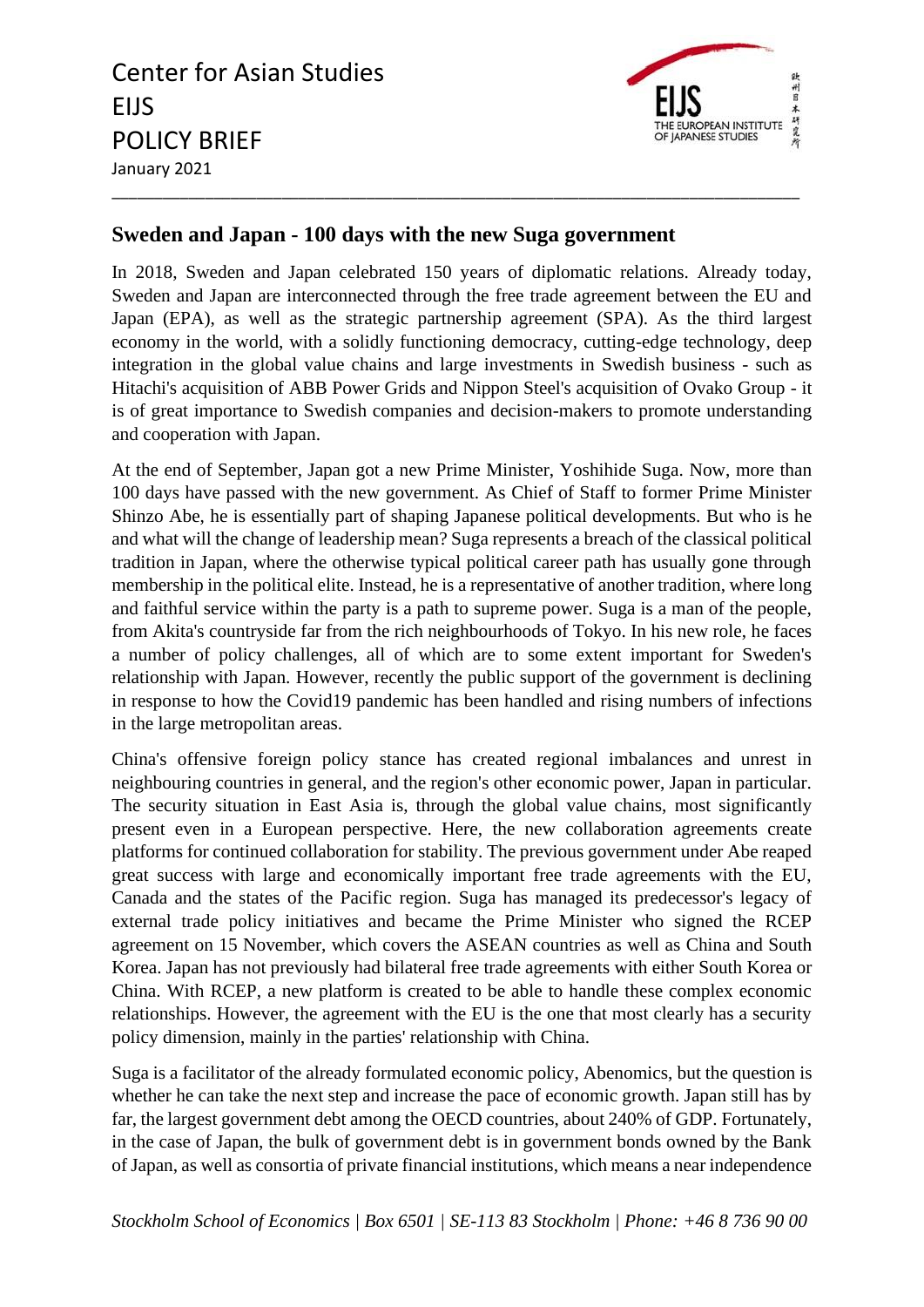## Center for Asian Studies EIJS POLICY BRIEF January 2021



from foreign lenders. With the ongoing Covid19 pandemic, this national debt is not expected to decrease. It is rather strengthened by the monetary policy expansion and the promised record-breaking support program corresponding to USD 708 billion or JPY 73,6 trillion. Despite Japan's position in the world economy and the internationally highly competitive large companies, the size of the economy itself will not be able to be a long-term guarantor of stable growth. In addition, there is the challenge of a rapidly aging population and low birth rates. But to cope with the declining and aging population requires a holistic approach, where tax and welfare systems are reformed in line with the needs that exist in today's Japan.

\_\_\_\_\_\_\_\_\_\_\_\_\_\_\_\_\_\_\_\_\_\_\_\_\_\_\_\_\_\_\_\_\_\_\_\_\_\_\_\_\_\_\_\_\_\_\_\_\_\_\_\_\_\_\_\_\_\_\_\_\_\_\_\_\_\_\_\_\_\_\_\_\_\_\_\_\_\_\_\_\_

Closely linked to this is the ability to drive development and streamlining efficiency in government and business regarding digitalization, which has become apparent in Japan during the Covid19 pandemic, where outdated administrative processes have become a bottleneck. Here, Suga has shown a decisiveness no other predecessor has shown. Japan is the least digitalized economy of all OECD countries, where physical seals, faxes and hard copies of documents have been the norm. This is a paradox, since many Japanese firms are highly successful within electronics and advanced manufacturing. To counter this, Suga quickly initiated the establishment of a Digital Agency and has instructed national and local authorities to accelerate efforts to digitize Japan. This initiative also has strong support from the Japan Business Federation, Keidanren. Among other things, the Minister for Digital Transformation has begun work on reviewing the possibilities of introducing a digital identification system similar to that present in Sweden. Suga also proclaimed early on that Japan would become carbon neutral by 2050, which was received positively by the Japanese business community, which is already a leader in a number of areas such as battery development and energy transfer. However, the rapid transformation has also rendered some concern among the Japanese industry. Recently, Akio Toyoda (CEO of Toyota) expressed worry over the future energy mix and supply in Japan. In the recent energy plan, the share of renewable energy should increase from 18 percent in 2019, to 60 percent in 2050. This will not come without challenges.

Japan has been overshadowed by China in recent decades. With a well-functioning democracy and as the world's third largest economy, Japan continues to play a major role in the work of securing multilateral international cooperation. This is also something that the EU has long sought, which means that there is a good basis for continued cooperation on issues relating to trade, the environment, international health, aid, digitalization and security. These are also areas that have always been important for Sweden's international involvement. Swedish companies have since many years had operations in Japan, and now at an increasing rate Japanese companies' involvement in Sweden, also reflects the importance of the relationship between the countries. Despite setbacks in Japan's economic recovery after the 1980s speculative economy, the country remains an economic power house. Regardless of whether Suga succeeds in his role as Prime Minister, Japan will be a very important economic and political partner for Sweden and Europe in the future.